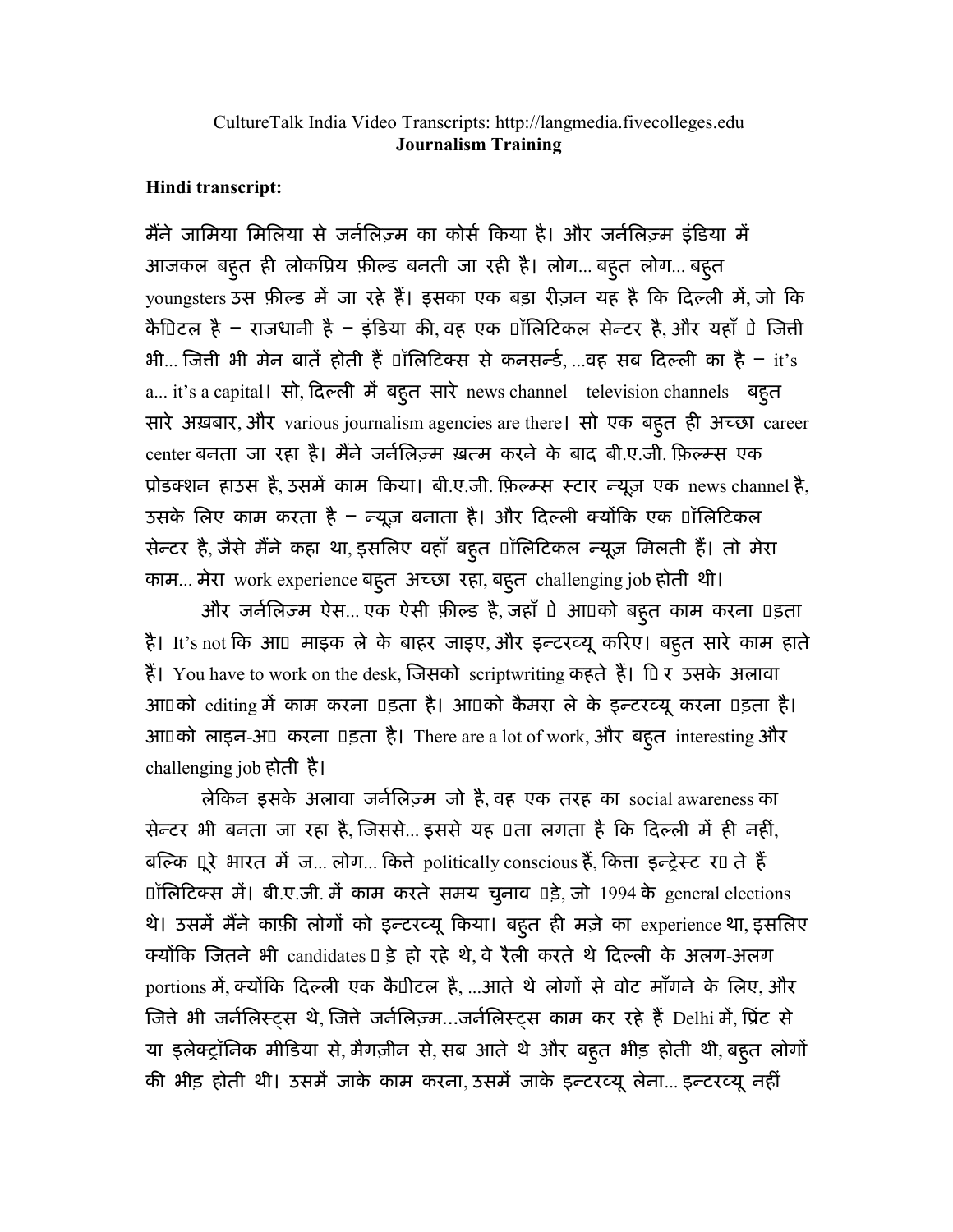कर UIते आU, ऐसे...ऐसे environment में जहाँ Uे कोई एक ...election candidate जो वहाँ ो आके… जनरल लोगो को… सर्बोधित कर रहे है, वहाँ जाके आ□ इन्टरव्यू नहीं कर □ाते। उधर () आपको जाके िसफ़ उससे एक question पूछना पड़ता है, और एक answer लेना होता है। उसको जर्नेलिज़्म… इलेक्ट्रॉनिक मीडिया में बाइट् कहते है। तो वह लेने के लिए बहूत भीड़ होती थी। लोगों के बीच में धक्का-मुक्की होती थी, and लोग चाहते थे कि उनको बेस्ट बाइट् मिले, बेस्ट शॉट मिले। तो एक बहुत ही मज़े का experience रहा। मैने कई लोगो का इन्टरव्यू किया – जगदीश टाइट्लर है एक, इंडिया के बहुत मशहूर politician है। ID र स्मृति इरानी एक है – television actress, जो चुनावो मे □ ड़ी हो रही थीं। उनका...उनकी रैली कवर करी।

दिल्ली मे... क्योंकि मैंने बताया जर्नेलिज़्म काफ़ी पाँपुलर होता जा रहा है, तो लड़कियाँ भी उसी संख्या से जर्नलिज़्म में आ रही है। जिस…□हले जिसमे… जो मेल-डॉमिनेटेड होता था। लेकिन अब यह है कि क्योंकि इतनी संख्या में लड़कियाँ आ गई है, और लड़कियाँ जो है, वह सिर्फ़ रि⊔ोर्टर ही नहीं है, कैमरा भी... work लड़कियाँ करती है...

तो यह आ□ बाहर आ□ फ़ील्ड में जाते है, तो आ□को यह लगता है जाके कि, हाँ, that there are women जो आ रही है आगे। कैमरा... सिर्फ़ रिपोर्टिंग नहीं कर रही है, सिर्फ़ कैमरा के आगे नहीं काम कर रही है, कैमरा के 1िछे भी काम कर रही है। तो एक अच्छा experience था, बहूत भीड़ होती थी। लेकिन जब आU देU ते थे कि भीड़ जो है, वह इतनी… उसमे इतनी लड़कियाँ भी काम कर रही है आ□के साथ, तो you used to feel good।

## English translation:

I have done a course in journalism from Jamia Milia [University]. And journalism is becoming a popular field in India these days. People… many people… many youngsters are coming into this field. A big reason for this is that Delhi – which is the capital (speaker repeats word) – of India is a political center, and all the … all the main things that happen [there] that are related to politics … all that is from (i.e., occurs in) Delhi … it's a … it's a capital. So, there are many news channels – television channels – many newspapers, and various newspaper agencies are there (sic). So [it] is becoming a very good career center. After completing my journalism [course], I worked in B.A.G. films, a production house. There is a news channel called Star News; B.A.G. films works for them, produces news (speaker means news clips) [for them]. And since, as I mentioned, Delhi is a political center, one gets a lot of political news there. So my work … my work experience was very good, it used to be a challenging job.

And journalism ... is a field in which you have to work a lot. It is not [simply] taking a microphone outside and doing interviews. There is a lot of work. You have to work at the desk, which is called scriptwriting. Besides that you have do work on